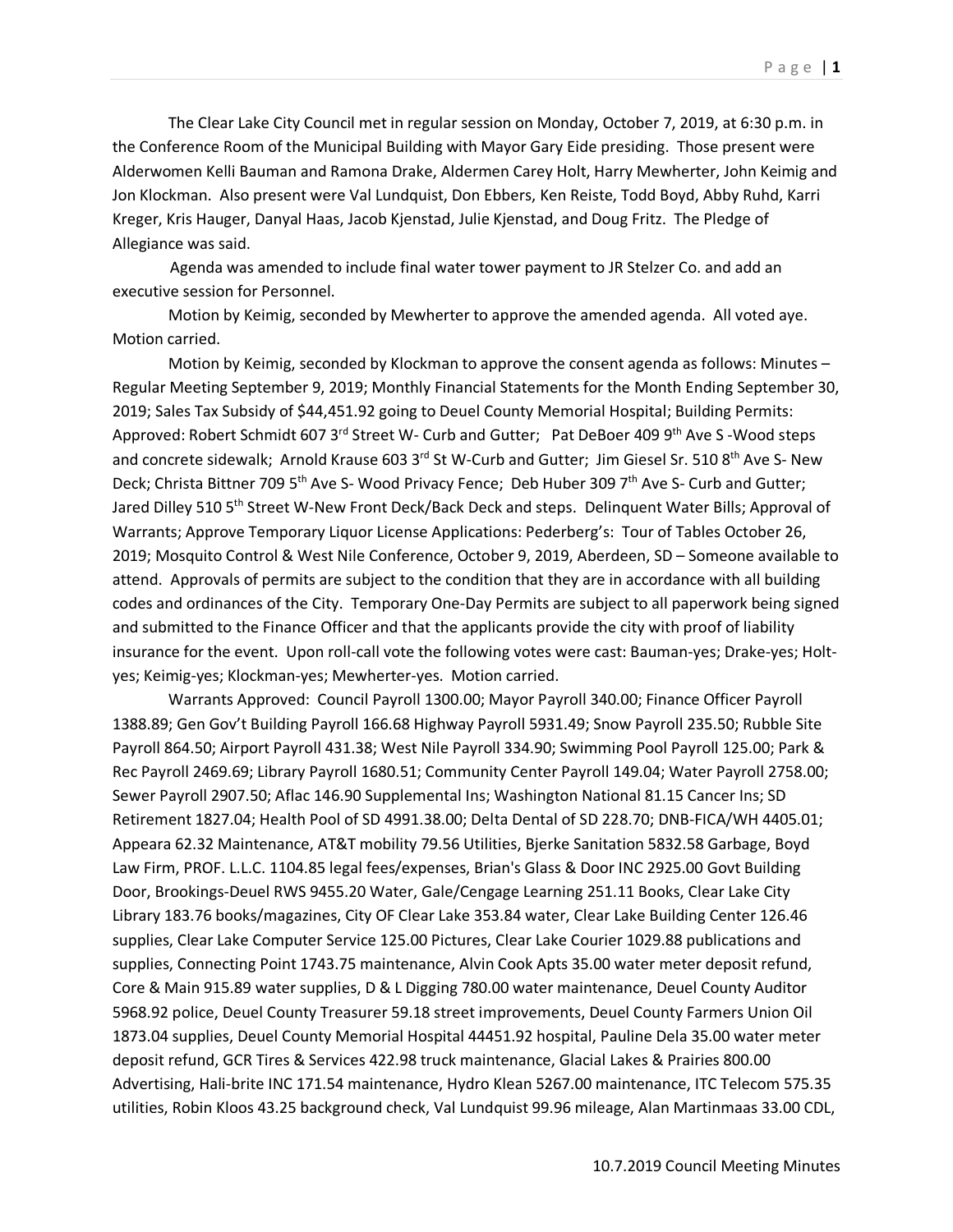Maynard's Food 25.87 supplies, Milbank Winwater Works 72.97 water supplies, NASASP 39.00 annual dues, Northwestern Energy 42.46 utilities, Ottertail Power CO 24.70 utilities, The Penworthy Company 208.99 books, SD Department of Health 211.00 testing, Pitney Bowes Purchase Power 19.00 Supplies, Ramkota Hotel - Pierre 111.99 hotel/training, Runnings Farm and Fleet 7.34 supplies, Sanford Health 295.00 lab fee, Brenda Schake 47.91 softball, Department of Revenue 655.03 sales tax, SD DEPT OF Transportation 31.24 maintenance, South Dakota Magazine 16.46 Books, SD Unemployment Insurance Div 134.27 Unemployment Insurance, Steve Rhody Services 38.00 maintenance, US Bank Trust-SPA LKBOX CM9695 11716.19 sewer loan, United States Dept of AG 6107.00 loan.

No one appeared for public voice.

City Attorney Todd Boyd mentioned using the Community Center for possible basketball practice for 5th graders and under with adult supervision. Tabled for next month's agenda.

Old business: Discussion regarding fire pit ordinance. Alderman Klockman revised a new one for review. Tabled for month's agenda.

Snow removal letter for main street businesses; no changes send out as is.

Building Appraisal by Jeannie Kjenstad \$150.00. Motion by Keimig, seconded by Drake to approve payment. Upon roll-call vote the following votes were cast: Bauman-yes; Drake-yes; Holt-yes; Keimig-yes; Klockman-yes; Mewherter-yes. Motion carried.

Council convened as Board of Adjustment. Review of Variance for Francis Hauger regarding a new wood deck and steps to go over the top of old concrete steps. New steps would extend into the front setback area. Motion made by Klockman, seconded by Holt to approve. Upon roll-call vote the following votes were cast: Bauman-yes; Drake-yes; Holt-yes; Keimig-yes; Klockman-yes; Mewherter-yes. Motion carried.

Motion to adjourn as Board of Adjustment and reconvene jointly as City Council and Planning Commission by Klockman, seconded by Bauman for a public hearing on Ordinance No. 577. All voted aye. Motion carried. Motion by Keimig, seconded by Bauman to recommend Ordinance No. 577. Upon roll-call vote the following votes were cast: Bauman-yes; Drake-yes; Holt-yes; Keimig-yes; Klockman-yes; Mewherter-yes. Motion carried. The first reading or Ordinance No. 577, an Ordinance Amending Ordinance No. 500, Regarding Amending Section 1.03.01 to Re-Classify a Property. Changing Lot 2 of Corothers Second Addition from Residential R-2 to Commercial C-1. Motion by Klockman, seconded by Bauman to adjourned as joint City Council and Planning Commission and reconvene as Regular Council. All voted aye. Motion carried.

Appointment 6:45 with Jacob Kjenstad to discuss garbage pickup at the Jack Corothers farm.

Appointment 6:50 with Danyal Haas. Asking about municipal room fee waived for a fund raising event with proceeds going the Children's Miracle Network. Motion made by Holt seconded by Drake to waive room rental fee. Upon roll-call vote the following votes were cast: Bauman-yes; Drake-yes; Holtyes; Keimig-yes; Klockman-yes; Mewherter-yes. Motion carried.

Appointment 6:55 Chamber of Commerce members Abby Ruhd and Karri Kreger. Abby asked if it was still o.k. for the City to do printing for Chamber events paid through the Promote City Fund; yes, that approval is still in effect. Abby spoke about upcoming events the Chamber is hosting and asked for Municipal Room rental fees be waived for the Boo Walk event to be held on Oct.  $31<sup>st</sup>$ . Motion made by Bauman and seconded by Klockman. Upon roll-call vote the following votes were cast: Bauman-yes; Drake-yes; Holt-yes; Keimig-yes; Klockman-yes; Mewherter-yes. Motion carried. Abby also asked fees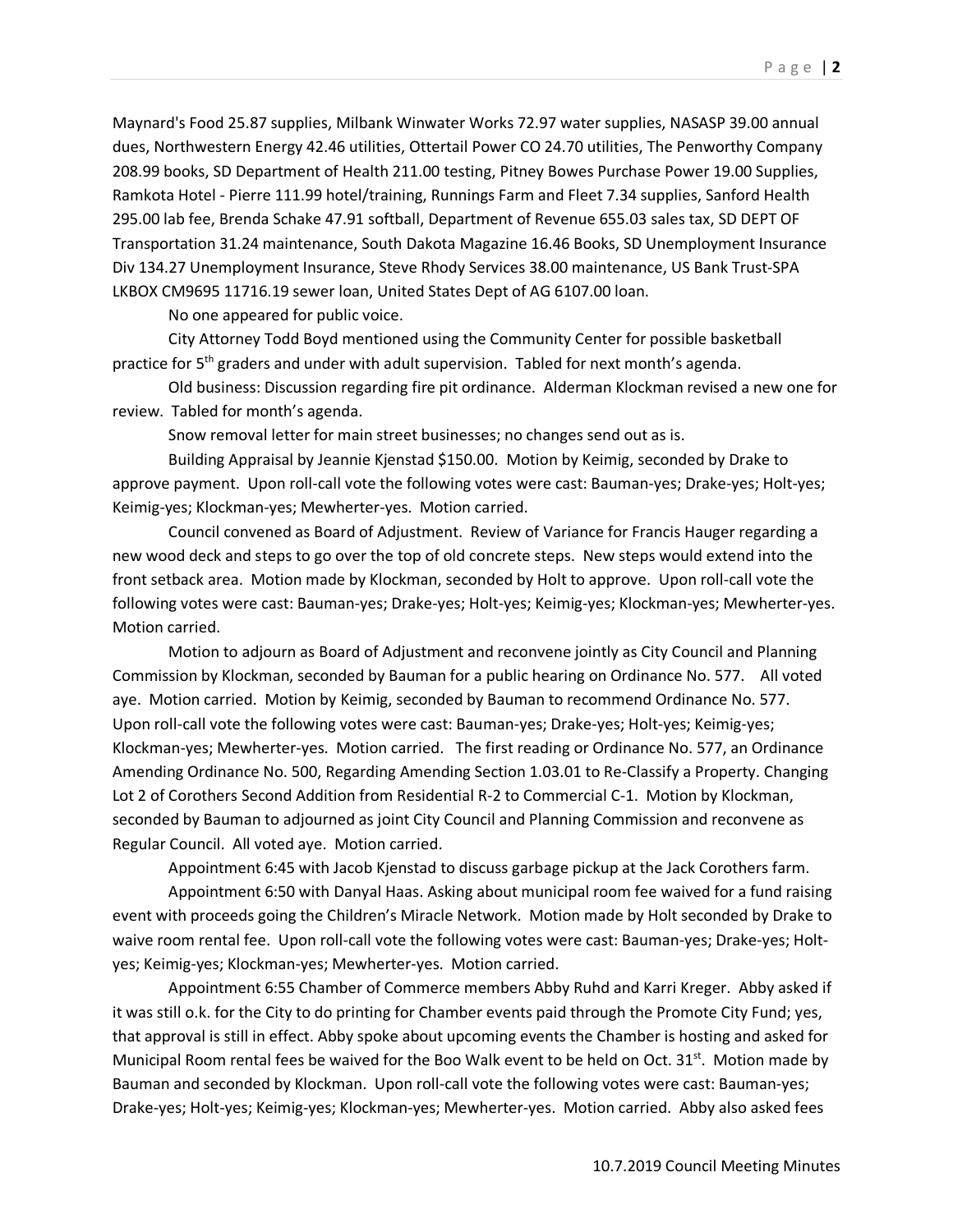be waived for the Community Center events of Mini Main Street on Dec. 7<sup>th</sup> and Thursday's on Third Community Christmas Potluck and Ugly Sweater Contest on Dec. 12th. Motion made by Mewherter, seconded by Drake to waive the fees for these community events. Upon roll-call vote the following votes were cast: Bauman-yes; Drake-yes; Holt-yes; Keimig-yes; Klockman-yes; Mewherter-yes. Motion carried. Karri Kreger spoke about Light Up City Park event. Asked if Promote City funds could be used to purchase some more commercial grade lights to put on the walking bridge and the pine tree on the south end of town at the welcome sign. Motion made by Keimig, seconded by Klockman to give an allowance of \$ 300.00. Upon roll-call vote the following votes were cast: Bauman-no; Drake-no; Holt-no; Keimig-yes; Klockman-no; Mewherter-no. Motion failed. Discuss was held if they could get donated funds the City would match donations up to \$800.00. New motion was made by Klockman, seconded by Holt to match donation funds up to \$800.00. Upon roll-call vote the following votes were cast: Bauman-yes; Drake-yes; Holt-yes; Keimig-no; Klockman-yes; Mewherter-yes. Motion carried.

Other business; City Attorney Todd Boyd sent a letter to a citizen with a broken curb stop with a date for it to be fixed. City Attorney Todd Boyd left the meeting at this time.

 Mayor Gary did the first reading of Ordinance No. 576 regarding State Holidays. Keimig asked that the wording be changed to say "or days granted as administrative leave by the Governor of South Dakota." Changes will be made and second reading will be at next council meeting.

Motion made by Bauman, seconded by Drake for Librarian Patty Ruby to attend an online Grant Writing workshop for \$125.00. Upon roll-call vote the following votes were cast: Bauman-yes; Drakeyes; Holt-yes; Keimig-yes; Klockman-yes; Mewherter-yes. Motion carried.

Alderman Klockman would like to start a discussion regarding recycling in the City. Tabled for next meeting's agenda.

Alderman Klockman would like to have a discussion regarding FEMA Flood Plain. Table for next meeting's agenda to get more information gathered.

Motion made by Keimig, seconded by Holt to approve building permit for Francis Hauger wood front steps and deck. Upon roll-call vote the following votes were cast: Bauman-yes; Drake-yes; Holtyes; Keimig-yes; Klockman-yes; Mewherter-yes. Motion carried.

Motion made by Holt, seconded by Keimig to run an ad for 2 weeks to advertising for someone to spray for mosquitoes next summer. Person needs to get certification. Upon roll-call vote the following votes were cast: Bauman-yes; Drake-yes; Holt-yes; Keimig-yes; Klockman-yes; Mewherter-yes. Motion carried.

Motion was made by Klockman, seconded by Holt to approve Rogene Severson and Susan Knight to the Library Board Trustees. Upon roll-call vote the following votes were cast: Bauman-yes; Drake-yes; Holt-yes; Keimig-yes; Klockman-yes; Mewherter-yes. Motion carried.

Discussion started by Mayor Gary regarding a walking trail to go around the City Park in town. There are grants that we can apply for to cover approximately 80% of the cost we would ask for donations to cover the rest, and create a plaque with donators listed. Motion made by Klockman, seconded by Mewherter to move forward to with a campaign to see how the public feels to raise funds for a walking trail. Upon roll-call vote the following votes were cast: Bauman-yes; Drake-yes; Holt-yes; Keimig-yes; Klockman-yes; Mewherter-yes. Motion carried.